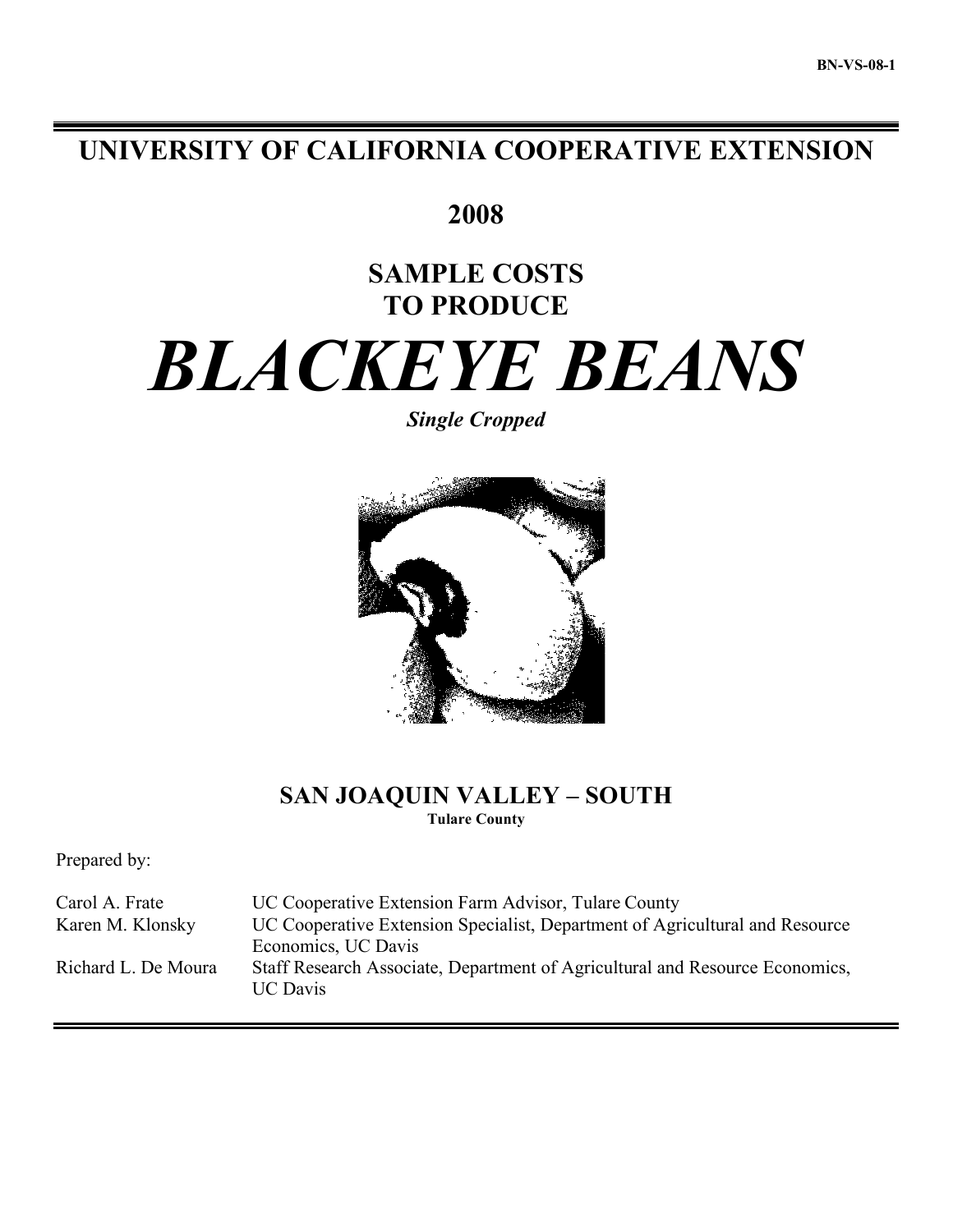# **UNIVERSITY OF CALIFORNIA COOPERATIVE EXTENSION**

# **SAMPLE COSTS TO PRODUCE BLACKEYE BEANS San Joaquin Valley – South 2008 Tulare County**

## **STUDY CONTENTS**

| Table 3. MONTHLY CASH COST PER ACRE to PRODUCE BLACKEYE BEANS  12       |  |
|-------------------------------------------------------------------------|--|
|                                                                         |  |
| Table 5. WHOLE FARM ANNUAL EQUIPMENT, INVESTMENT and OVERHEAD COSTS  14 |  |
|                                                                         |  |
|                                                                         |  |

## **INTRODUCTION**

Sample costs to produce blackeye beans (*Vigna unquiculata)* in the southern San Joaquin Valley are shown in this study. The study is intended as a guide only, and can be used to make production decisions, determine potential returns, prepare budgets and evaluate production loans. Practices described are based on the production practices considered typical for this crop and region, but will not apply to every farm situation. Sample costs for labor, materials, equipment and custom services are based on current figures. A "*Your Costs*" column in Tables 1 and 2 is provided to enter your costs.

The hypothetical farm operations, production practices, overhead, and calculations are described under the assumptions. For additional information or an explanation of calculations used in the study call the Department of Agricultural and Resource Economics, University of California, Davis, California, (530) 752-3589 or the local UC Cooperative Extension office.

Sample Cost of Production studies are available for many commodities. Current and some archived studies can be downloaded from the department website http://coststudies.ucdavis.edu, requested through Agricultural and Resource Economics at 530-752-1517 or obtained from the local county UC Cooperative Extension offices.

> The University of California is an affirmative action/equal opportunity employer The University of California and the United States Department of Agriculture cooperating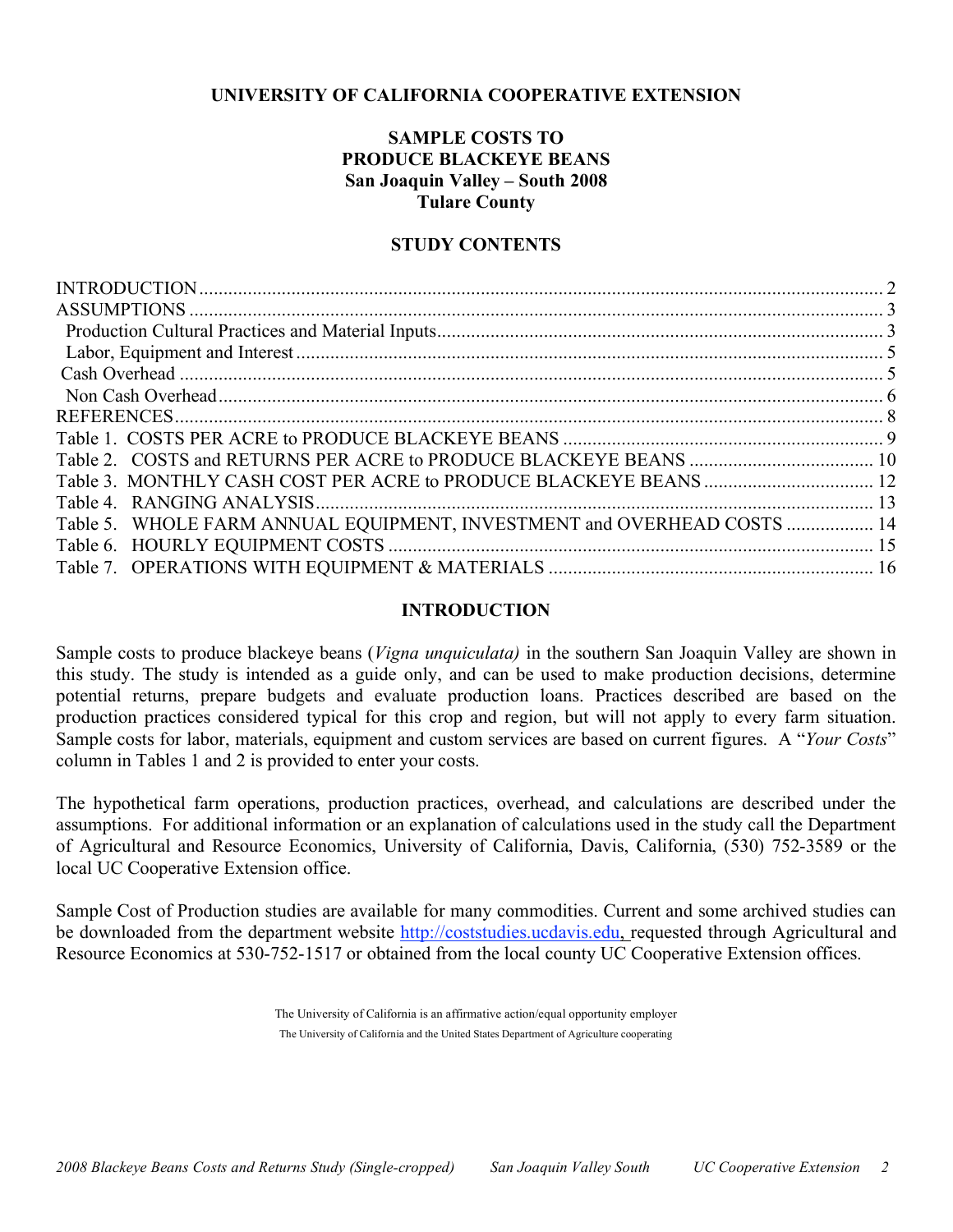# **ASSUMPTIONS**

The assumptions refer to Tables 1 to 7 and pertain to sample costs to produce blackeye beans in the southern San Joaquin Valley, Tulare county. The cultural practices described represent production operations and materials considered typical on a well-managed farm in the region. Costs, materials, and practices in this study will not apply to all farms. Timing of and types of cultural practices will vary among growers within the region and from season to season due to variables such as weather, soil, and insect and disease pressure. The study does not represent a specific farm and is intended as a guide only. **The use of trade names and cultural practices in this report does not constitute an endorsement or recommendation by the University of California nor is any criticism implied by omission of other similar products or cultural practices.**

**Farm.** The hypothetical field and row-crop farm consists of 1,000 non-contiguous acres on which 80 acres are being planted to blackeye beans. Other crops grown on the acres in rotation with blackeye beans include small grains, winter forage, alfalfa hay, sugar beets, cotton, and field corn. Roads, equipment yard, irrigation system and farmstead are on twenty acres.

# **Production Cultural Practices and Material Inputs**

**Land Preparation**. The ground is disced two times with a stubble disc, then disced two times with an offset or finishing disc to pulverize the surface and incorporate the preplant herbicide. Beds are listed and shaped.

**Planting.** In May the CB46 variety is planted on 30-inch beds into moisture with an 8-row planter at 40 pounds (.40 cwt) of seed per acre. The seed is treated with fungicides to protect against seedling diseases.

**Fertilization**. Rhizobium, a nitrogen fixing bacteria, is added to the seed at planting. No other fertilizer is applied and is seldom required.

**Irrigation**. The field is furrow irrigated. An irrigation is made in April prior to planting (preirrigation). The next irrigation is made two to seven weeks after planting. In this study the first irrigation is in mid-June followed by irrigations at approximately 10-day intervals beginning late June/early July and continuing through August. The grower can use either or both well and surface water. Well water is used at cost of \$4.38 per acreinch or \$52.56 per acre-foot. Effective rainfall is not taken into account; therefore a total of 35-acre inches per year, including the preirrigation is applied to the field. To facilitate cultural operations, drainage ditches at the end of the field are opened and closed as necessary.

**Pest Management.** The pesticides and rates mentioned in this cost study are listed in *UC Integrated Pest Management Guidelines, Dry Beans.* For information on other pesticides available, pest identification, monitoring, and management visit the UC IPM website at www.ipm.ucdavis.edu. For information and pesticide use permits, contact the local county agricultural commissioner's office. **Pesticides mentioned in this study are used to calculate rates and costs. Although the pesticides mentioned are commonly used by growers, many other pesticides are available. Check with your PCA, field crops farm advisor, and/or the UC IPM website for current recommendations.** Adjuvants are recommended for use with many pesticides for effective control, but adjuvants, their costs and their availability are not included in this study. Pesticide costs may vary by location, brand, and grower volume. Pesticide costs in this study are taken from a single dealer and shown as full retail.

*Pest Control Adviser (PCA).* Written recommendations are required for many commercially applied pesticides and are written by licensed pest control advisers. In addition the PCA will monitor the field for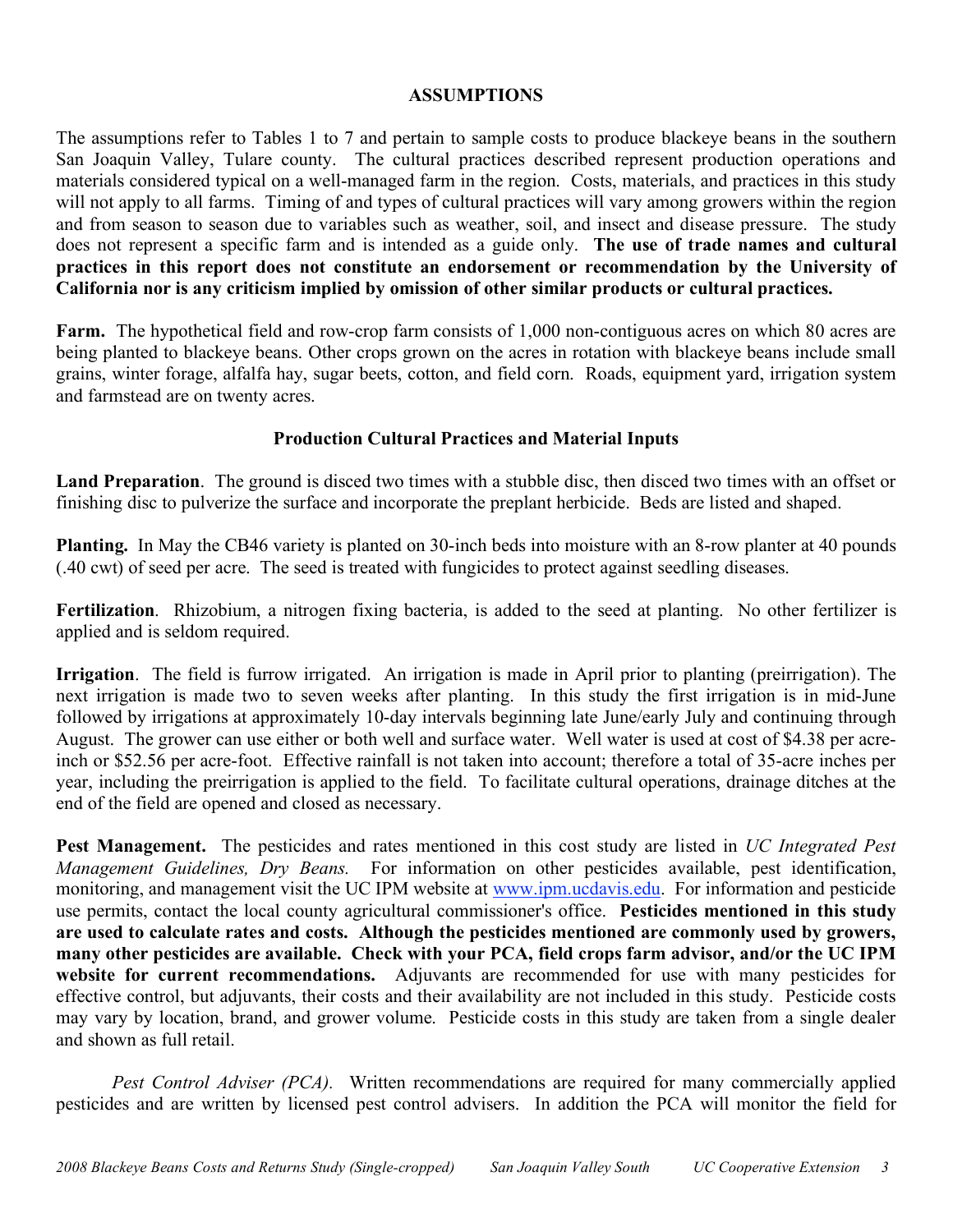agronomic problems including pests, diseases, and nutritional status. Growers may hire private PCAs or receive the service as part of a service agreement with an agricultural chemical and fertilizer company. Costs for a private PCA are not included in this study.

*Weeds.* Prior to planting as a part of land preparation, Prowl is applied with a boom attached to the front of a finish disc. The field is then disced lightly a second time to complete the Prowl incorporation. The field is cultivated with an 8-row cultivator one time in June and one time in July.

*Insects.* Lygus bugs (*Lygus hesperus*) are the main insect pest in blackeyes. The lygus bugs can cause reduced yields, affect maturity and seed quality. To control lygus, Warrior is sprayed by air in June at early bloom, and again in July. Armyworms, another pest of blackeyes, are treated with Orthene in August. All applications are made by helicopter. Spider mites may need to be treated in some fields, but is not shown as a cost in this study.

*Diseases.* Seeds are treated at the warehouse with fungicides to protect against seedling diseases and the treatment is included in the seed cost. Fusarium wilt (*Fusarium oxysporum*) is a major disease of blackeyes and is controlled by planting resistant varieties.

**Harvest**. The crop is custom harvested in September. The beans are cut below ground with bean knives attached to the belly of the tractor and then windrowed. Six or eight rows are cut in one pass. After one to three weeks of drying when the plants are dry and the beans are around 12% moisture, the beans are threshed with a bean harvester, dumped into bulk trucks and delivered to the warehouse. Custom harvest costs are charged on field weight and/or per acre. Cutting and windrowing cost \$35 per acre. Threshing cost \$20 per acre plus \$2 per hundredweight (cwt). Hauling costs are estimated at \$0.65 per hundredweight.

*Yield*. Field weight includes trash, dirt, stones, immature and broken beans. The field weight is this study is 30.43-hundredweight. After cleaning, assuming an 8% clean out, the net yield is 28-hundredweight of U.S. No. 1 beans.

*Warehouse*. The warehouse charges \$3.10 per hundredweight field weight to clean the beans, \$0.40 to fumigate, and \$18 per lot to grade. Lot sizes vary, but are considered to be a set of doubles or 6 bobtails. A set of doubles is calculated to be 500 hundredweight and the grading cost in this study was converted to cost per hundredweight. After cleaning, charges are based on clean weight. Insurance cost \$0.25 per hundredweight, storage for up to one year cost \$0.75 per hundredweight, and bagging into 50 pound bags is paid by the buyer.

*Returns*. Based on current markets for U.S. No. 1 grade blackeyes, an estimated price of \$32 per hundredweight clean seed is used to calculate returns. Table 4 shows a range of yields over a range of returns for No. 1 beans. Visual quality is important in blackeye marketing, and sales are based on USDA grades. See *United States Standards for Beans*, a publication of the U.S. Department of Agriculture, Federal Grain Inspection Service.

*Assessments/Fees***.** The California Dry Bean Board (CDBB) assesses growers \$0.185 per clean hundredweight and the Blackeye Council \$0.07 per clean hundredweight. The CDBB and Council assessments provide funds for marketing and research. In some counties within the region other than Tulare, the Curly Top Virus Control Program (CTVCP) within the California Department of Food and Ag (CDFA) has a beet leafhopper assessment (BLHA) of \$0.416 per clean hundredweight. Being Tulare County does not participate, the cost is not included.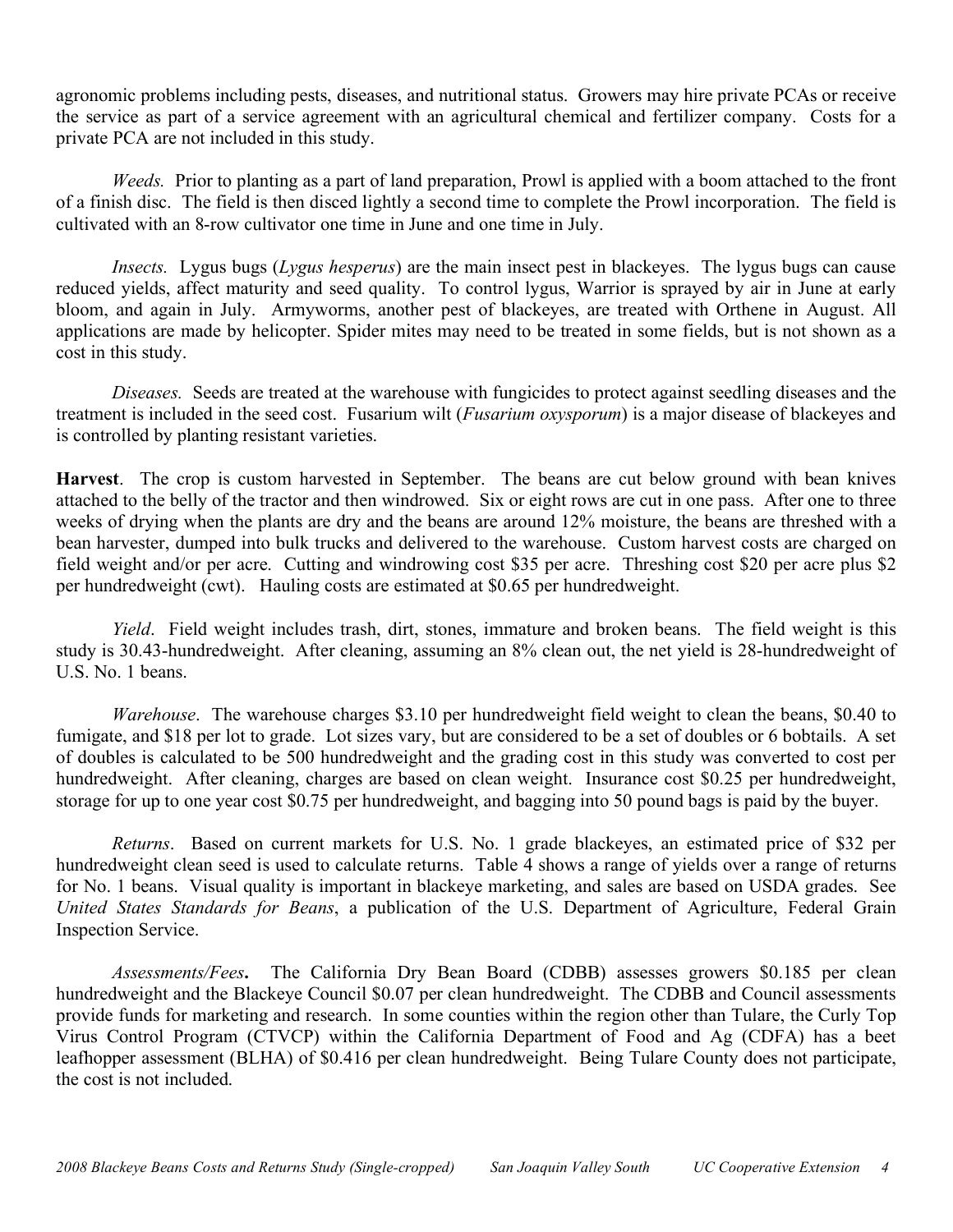# **Labor, Equipment and Interest**

Labor. Hourly wages for workers are \$10.25 for machine operators and \$8.00 per hour non-machine labor. Adding 36% for the employer's share of federal and state payroll taxes, insurance, and other possible benefits gives the labor rates shown of \$13.94 and \$10.88 per hour for machine labor and non-machine labor, respectively. Workers' compensation costs will vary among growers, but for this study the cost is based upon the average industry final rate as of January 1, 2008 (personal email from California Department of Insurance, March 11, 2008, unreferenced). Labor for operations involving machinery are 20% higher than the operation time given in Table 1 to account for the extra labor involved in equipment set up, moving, maintenance, work breaks, and field repair.

**Equipment Operating Costs.** Repair costs for all equipment are based on purchase price, annual hours of use, total hours of life, and repair coefficients formulated by American Society of Agricultural Engineers (ASAE). Fuel and lubrication costs are also determined by ASAE equations based on maximum power takeoff (PTO) horsepower, and fuel type. Prices for on-farm delivery of red dye diesel and gasoline are \$3.54 (exclude excise taxes) and \$3.57 per gallon, respectively. The cost includes a 2% local sales tax on diesel fuel, but does not include excise taxes. Gasoline costs include an 8% sales tax plus federal and state excise tax. Some federal and excise tax can be refunded for on-farm use when filing your income tax. The costs are based on November 2007 to April 2008 American Automobile Association (AAA) and Department of Energy (DOE) monthly data. The fuel, lube, and repair cost per acre for each operation in Table 1 is determined by multiplying the total hourly operating cost in Table 6 for each piece of equipment used for the selected operation by the hours per acre. Tractor time is 10% higher than implement time for a given operation to account for setup, travel and down time.

**Interest on Operating Capital.** Interest on operating capital is based on cash operating costs and is calculated monthly until harvest at a nominal rate of 6.75% per year. A nominal interest rate is the typical market cost of borrowed funds. The interest cost of post harvest operations is discounted back to the last harvest month using a negative interest charge. The interest rate is the basic rate provided by a farm lending agency as of April 2008.

**Risk**. The risks associated with crop production should not be minimized. While this study makes every effort to model a production system based on typical, real world practices, it cannot fully represent financial, agronomic and market risks, which affect profitability and economic viability. Growers may purchase Federal crop insurance for some crops to reduce the production risk associated with specific natural hazards.

# **Cash Overhead**

Cash overhead consists of various cash expenses paid out during the year that are assigned to the whole farm, not to a particular operation.

**Property Taxes**. Counties charge a base property tax rate of 1% on the assessed value of the property. In some counties special assessment districts exist and charge additional taxes on property including equipment, buildings, and improvements. For this study, county taxes are calculated as 1% of the average value of the property. Average value equals new cost plus salvage value divided by 2 on a per acre basis.

**Insurance**. Insurance for farm investments varies depending on the assets included and the amount of coverage. Property insurance provides coverage for property loss and is charged at 0.740% of the average value of the assets over their useful life. Liability insurance covers accidents on the farm and costs \$1,216 for the entire farm or \$1.24 per producing acre.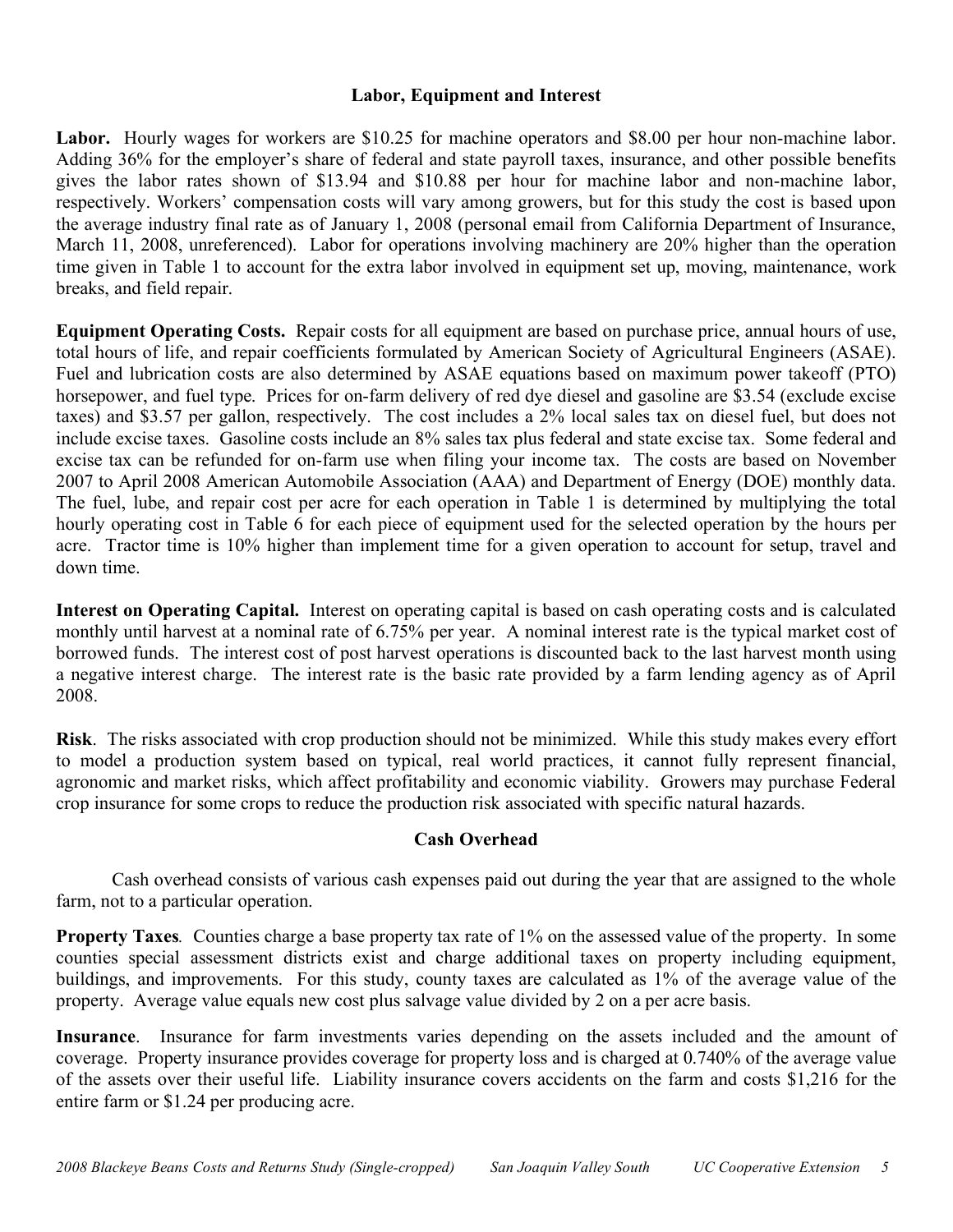**Office Expense**. Office and business expenses for 1,000 acres are estimated at \$50 per producing acre. These expenses include office supplies, telephones, accounting, legal fees, road maintenance, and miscellaneous cash overhead expenses. Costs are estimated and not based on any specific data.

**Investment Repairs***.* Annual repairs on investments or capital recovery items that require maintenance are calculated as two percent of the purchase price

# **Non-Cash Overhead**

Non-Cash overhead is calculated as the capital recovery cost for equipment and other farm investments.

**Capital Recovery Costs.** Capital recovery cost is the annual depreciation and interest costs for a capital investment. It is the amount of money required each year to recover the difference between the purchase prices and salvage value (unrecovered capital). It is equivalent to the annual payment on a loan for the investment with the down payment equal to the discounted salvage value. This is a more complex method of calculating ownership costs than straight-line depreciation and opportunity costs, but more accurately represents the annual costs of ownership because it takes the time value of money into account (Boehlje and Eidman). The formula for the calculation of the annual capital recovery costs is ((Purchase Price – Salvage Value) x Capital Recovery Factor) + (Salvage Value x Interest Rate).

*Salvage Value*. Salvage value is an estimate of the remaining value of an investment at the end of its useful life. For farm machinery the remaining value is a percentage of the new cost of the investment (Boehlje and Eidman). The percent remaining value is calculated from equations developed by the American Society of Agricultural Engineers (ASAE) based on equipment type and years of life. The life in years is estimated by dividing the wear out life, as given by ASAE by the annual hours of use in the operation. For other investments including irrigation systems, buildings, and miscellaneous equipment, the value at the end of its useful life is zero. The salvage value for land is the purchase price because land does not depreciate. The purchase price and salvage value for equipment and investments are shown in Table 5.

*Capital Recovery Factor.* Capital recovery factor is the amortization factor or annual payment whose present value at compound interest is 1. The amortization factor is a table value that corresponds to the interest rate and equipment life.

*Interest Rate*. The interest rate of 4.25% used to calculate capital recovery cost is the effective long term interest rate effective April 2008. The interest rate is provided by a local farm lending agency and will vary according to risk and amount of loan.

**Irrigation system**. Water cost varies across the San Joaquin Valley depending on the irrigation district and well characteristics. The farm has three wells and each is 150 deep. Each well has a 75 horsepower electric pump that pumps from a 100-foot depth. The delivery system is an underground cement pipeline with alfalfa valves. A canal also runs through the ranch and is connected to the delivery system by gravity feed. The cost of the irrigation system includes refurbishment of the wells and the value of the delivery system. The cost is an estimate and not based on any irrigation company data.

Land. The price of the land includes an already developed well and irrigation system. Land suitable for bean production will vary widely in value across the region. Prices range from \$5,000 to \$12,000 per acre (2008 Trends & Leases). The land in this study is owned by the grower and is valued at \$7,500 per acre.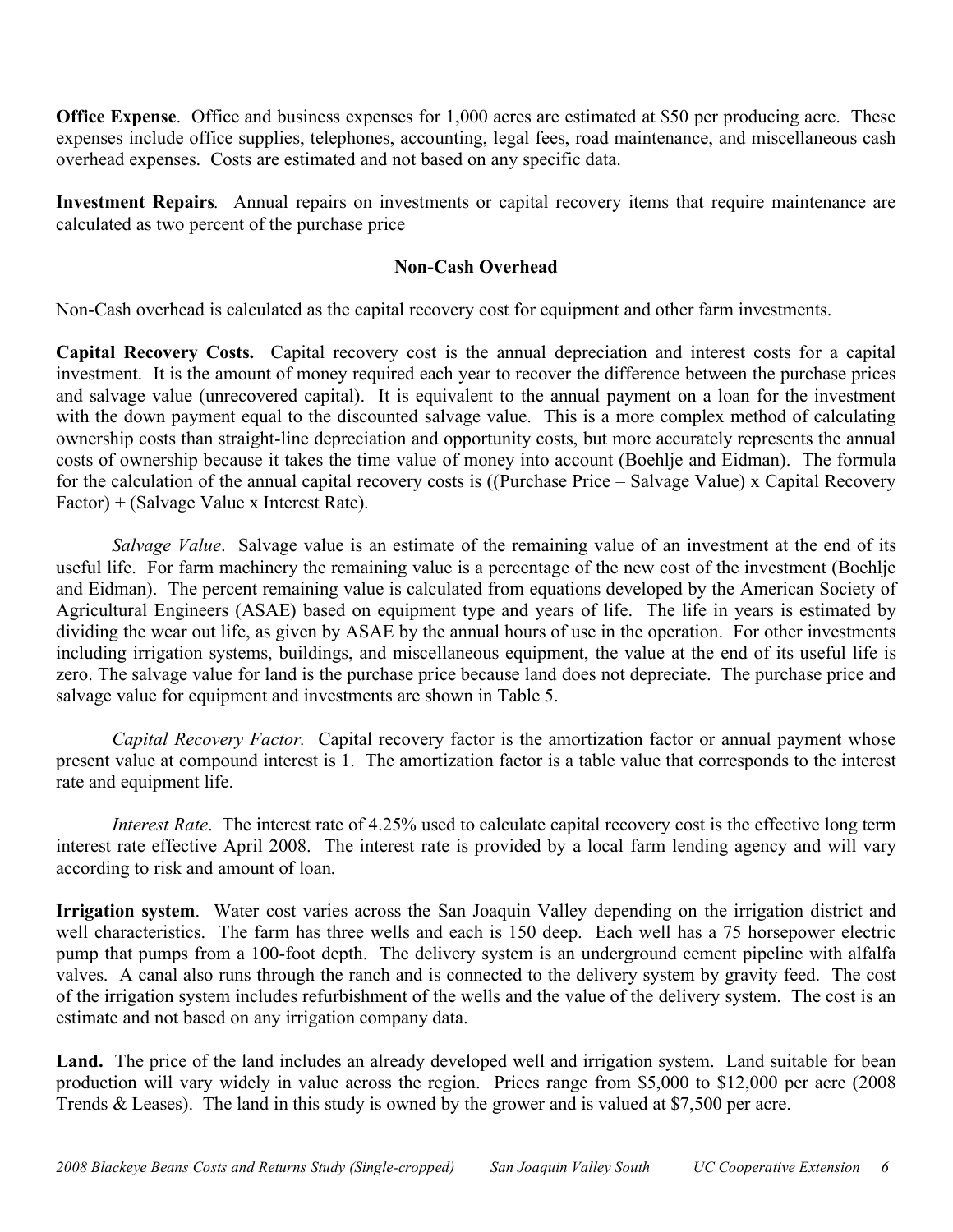**Building**. The metal buildings are on a cement slab and comprise 2,400 square feet.

**Storage Shed**. A small shed used to store pesticides that is posted with warning signs and locked.

**Tools**. This includes shop tools, hand tools, and miscellaneous field tools such as pruning tools.

**Fuel Tanks.** Two 250-gallon fuel tanks using gravity feed are on metal stands. The tanks are setup in a cement containment pad that meets federal, state, and county regulations.

**Equipment.** Farm equipment is purchased new or used, but the study shows the current purchase price for new equipment. The new purchase price is adjusted to 60% to indicate a mix of new and used equipment. Annual ownership costs for equipment and other investments are shown in Table 5. Equipment costs are composed of three parts: non-cash overhead, cash overhead, and operating costs. Both of the overhead factors have been discussed in previous sections. The operating costs consist of repairs, fuel, and lubrication and are discussed under operating costs.

**Table Values.** Due to rounding, the totals may be slightly different from the sum of the components.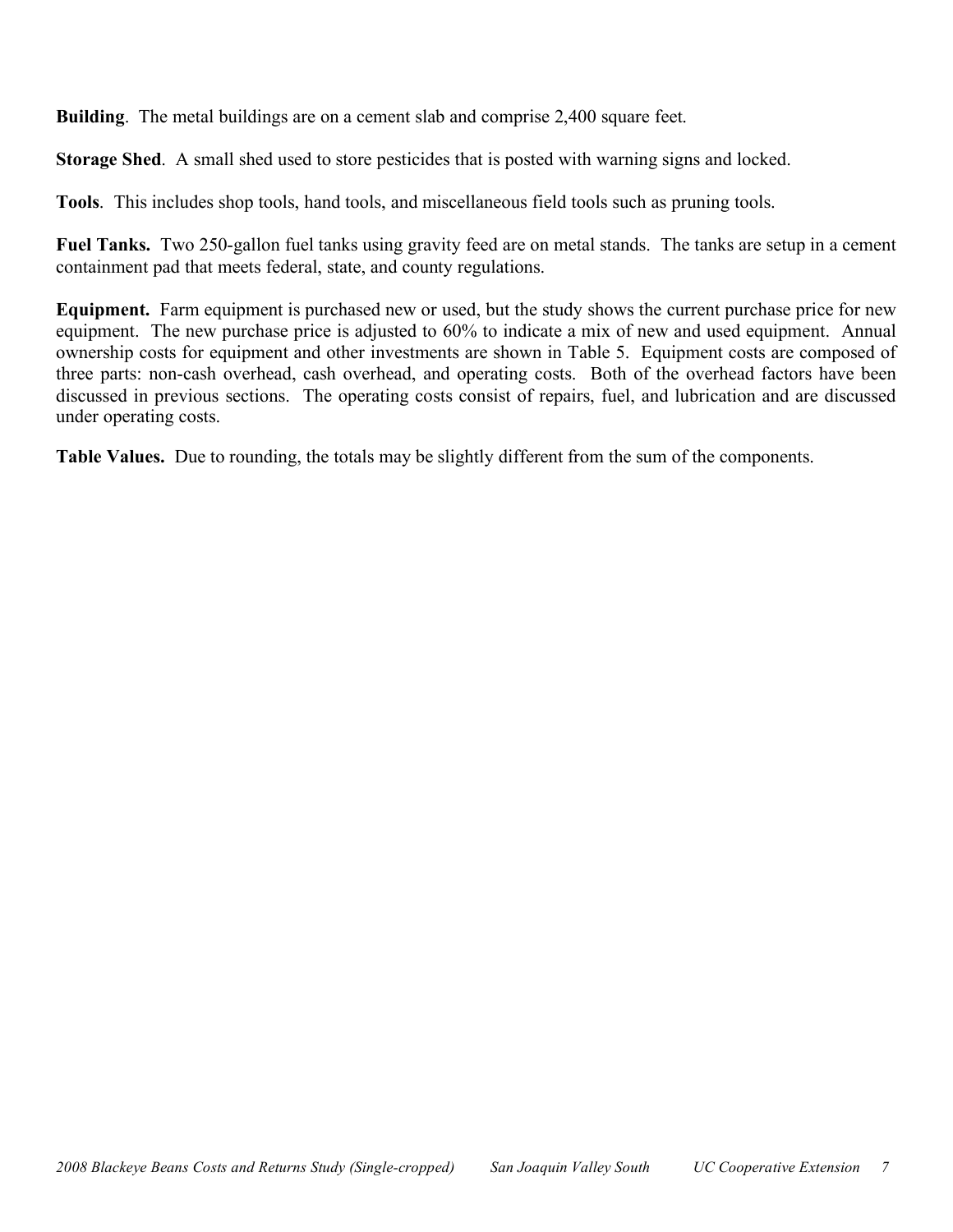## **REFERENCES**

- American Society of Agricultural Engineers. 1994. *American Society of Agricultural Engineers Standards Yearbook*. Russell H. Hahn and Evelyn E. Rosentreter (ed.) St. Joseph, Missouri. 41st edition.
- American Society of Farm Managers and Rural Appraisers. 2008. *Trends in Agricultural Land & Lease Values.* California Chapter of the American Society of Farms Managers and Rural Appraisers. Woodbridge, CA.
- Boehlje, Michael D., and Vernon R. Eidman. 1984. *Farm Management*. John Wiley and Sons. New York, New York
- California State Automobile Association. 2008. *Gas Price Averages November 2007 to April 2008.* AAA Press Room, San Francisco, CA. Internet accessed April 2008. http://www.csaa.com/portal/site/CSAA
- California State Board of Equalization. *Fuel Tax Division Tax Rates.* Internet accessed April 2008. http://www.boe.ca.gov/sptaxprog/spftdrates.htm
- Energy Information Administration. 2007-2008. *Weekly Retail on Highway Diesel Prices.* Internet accessed April 2008. http://tonto.eix.doe.gov/oog/info/wohdp
- Frate, Carol A., Karen M. Klonsky, and Richard L. De Moura. 2001. *Sample Costs to Produce Blackeye Beans (Single Cropped)* San Joaquin Valley-South (Tulare County*).* UC Cooperative Extension. Department of Agriculture and Natural Resources, UC Davis. Davis, CA.
- Hall, Anthony E. and Carol A. Frate (ed.). 1996. *Blackeye Bean Production in California*. University of California, Division of Agriculture and Natural Resources. Oakland, CA. Publication 21518.
- University of California Statewide IPM Project. *UC Pest Management Guidelines, Beans.* 2007. University of California, Davis. CA. http://www.ipm.ucdavis.edu

 $\mathcal{L}_\text{max}$  and  $\mathcal{L}_\text{max}$  and  $\mathcal{L}_\text{max}$  and  $\mathcal{L}_\text{max}$ 

For information concerning the above mentioned University of California publications contact UC DANR Communications Services at 1-800-994-8849, online at http://danrcs.ucdavis.edu or your local county UC Cooperative Extension office.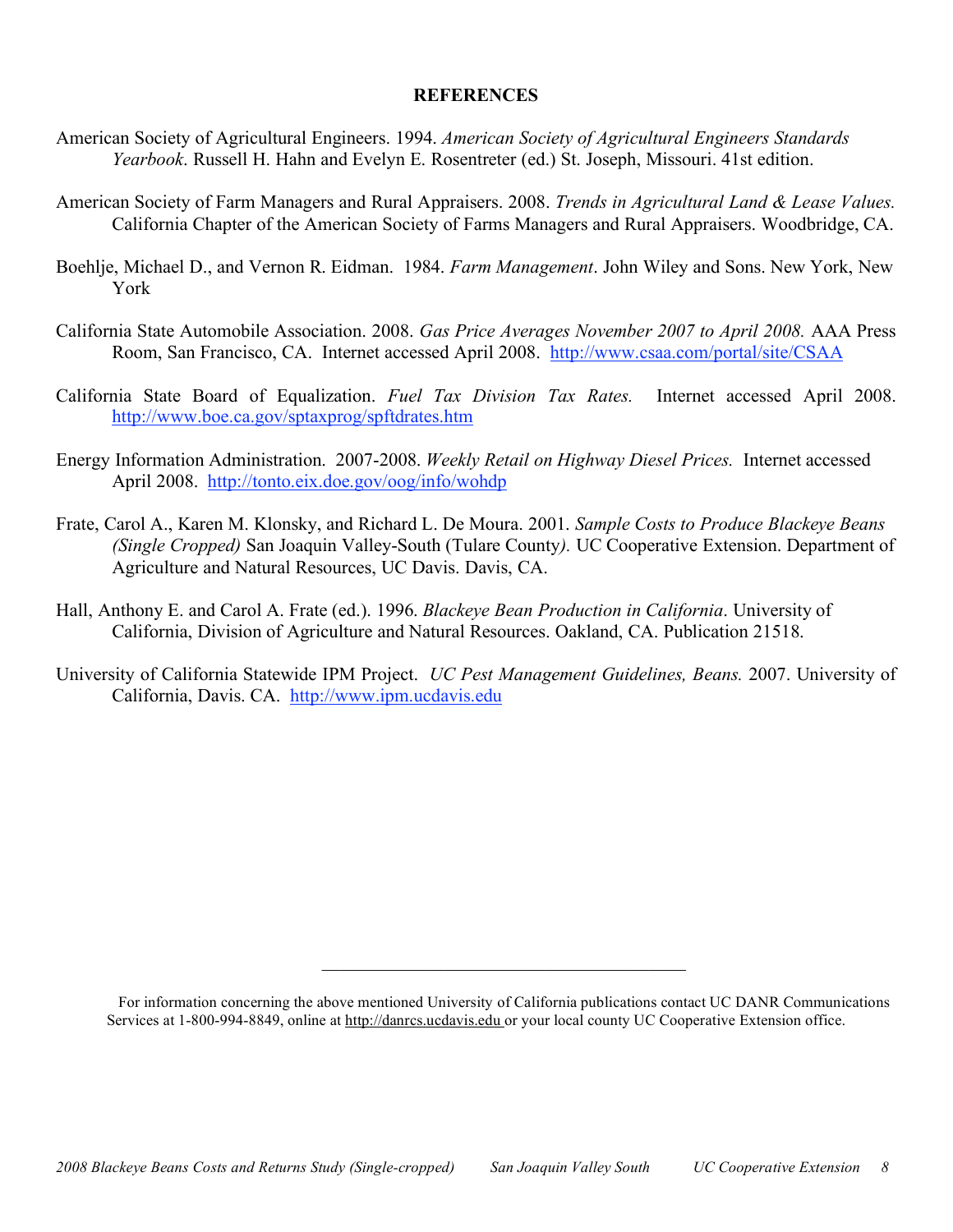#### UC COOPERATIVE EXTENSION **Table 1. COSTS PER ACRE to PRODUCE BLACKEYE BEANS** SAN JOAQUIN VALLEY - SOUTH 2008

|                                         | Operation<br>Cash and Labor Cost per acre |                  |                  |                   |                  |              |      |
|-----------------------------------------|-------------------------------------------|------------------|------------------|-------------------|------------------|--------------|------|
|                                         | Time                                      |                  | Labor Fuel, Lube | Material          | Custom/          | Total        | Your |
| Operation                               | (Hrs/A)                                   | Cost             | & Repairs        | Cost              | Rent             | Cost         | Cost |
| Cultural:                               |                                           |                  |                  |                   |                  |              |      |
| Land Prep: Stubble Disc 2X              | 0.27                                      | 5                | 14               | $\boldsymbol{0}$  | $\boldsymbol{0}$ | 19           |      |
| Weed: Preplant (Prowl)                  | 0.09                                      | $\overline{c}$   | 3                | 11                | $\mathbf{0}$     | 16           |      |
| Weed: Incorporate Herbicide             | 0.08                                      | 1                | 4                | $\mathbf{0}$      | $\mathbf{0}$     | 6            |      |
| Land Prep: List Beds                    | 0.14                                      | $\overline{c}$   | 7                | $\theta$          | $\mathbf{0}$     | 9            |      |
| Irrigate: Make Tail Ditch               | 0.06                                      | $\mathbf{1}$     | 2                | $\mathbf{0}$      | 0                | 3            |      |
| Irrigate: Preplant                      | 0.21                                      | $\mathfrak{2}$   | $\boldsymbol{0}$ | 26                | 0                | 29           |      |
| Irrigate: Close Tail Ditch              | 0.06                                      | 1                | 2                | $\theta$          | 0                | 3            |      |
| Land Prep: Shape Beds                   | 0.25                                      | $\overline{4}$   | 13               | $\mathbf{0}$      | $\overline{0}$   | 17           |      |
| Plant: Beans (seed $+$ inoculant)       | 0.11                                      | $\overline{c}$   | 6                | 16                | $\mathbf{0}$     | 24           |      |
| Weed: Cultivate 2X                      | 0.21                                      | 3                | 7                | $\mathbf{0}$      | $\mathbf{0}$     | 10           |      |
| Irrigate: (pumping $cost + labor$ )     | 1.60                                      | 17               | $\mathbf{0}$     | 127               | $\mathbf{0}$     | 144          |      |
| Insect: Lygus (Warrior)                 | 0.00                                      | $\mathbf{0}$     | $\boldsymbol{0}$ | 19                | 24               | 43           |      |
| Insect: Worms (Orthene)                 | 0.00                                      | $\mathbf{0}$     | $\mathbf{0}$     | 16                | 12               | 28           |      |
| Pickup Truck Use                        | 1.15                                      | 19               | 18               | $\mathbf{0}$      | $\boldsymbol{0}$ | 37           |      |
| TOTAL CULTURAL COSTS                    | 4.23                                      | 60               | 76               | 215               | 36               | 387          |      |
| Harvest:                                |                                           |                  |                  |                   |                  |              |      |
| Cut & Windrow Beans                     | 0.00                                      | $\boldsymbol{0}$ | $\boldsymbol{0}$ | $\boldsymbol{0}$  | 35               | 35           |      |
| Thresh Beans                            | 0.00                                      | $\boldsymbol{0}$ | $\boldsymbol{0}$ | $\boldsymbol{0}$  | 81               | 81           |      |
| Haul Beans To Warehouse                 | 0.00                                      | $\mathbf{0}$     | $\mathbf{0}$     | $\mathbf{0}$      | 20               | 20           |      |
| Clean, Fumigate, Grade                  | 0.00                                      | $\mathbf{0}$     | $\boldsymbol{0}$ | $\boldsymbol{0}$  | 108              | 108          |      |
| Insurance, Storage                      | 0.00                                      | $\mathbf{0}$     | $\mathbf{0}$     | $\mathbf{0}$      | 28               | 28           |      |
| Assessments                             | 0.00                                      | $\overline{0}$   | $\overline{0}$   | 7                 | $\boldsymbol{0}$ | 7            |      |
| TOTAL HARVEST COSTS                     | 0.00                                      | $\mathbf{0}$     | $\mathbf{0}$     | 7                 | 271              | 278          |      |
| Interest on operating capital $@$ 6.75% |                                           |                  |                  |                   |                  | 10           |      |
| TOTAL OPERATING COSTS/ACRE              |                                           | 60               | 76               | 222               | 307              | 675          |      |
| <b>CASH OVERHEAD:</b>                   |                                           |                  |                  |                   |                  |              |      |
| Office Expense                          |                                           |                  |                  |                   |                  | 50           |      |
| Liability Insurance                     |                                           |                  |                  |                   |                  | 1            |      |
| Property Taxes                          |                                           |                  |                  |                   |                  | 79           |      |
| Property Insurance                      |                                           |                  |                  |                   |                  | 2            |      |
| <b>Investment Repairs</b>               |                                           |                  |                  |                   |                  | 5            |      |
| TOTAL CASH OVERHEAD COSTS               |                                           |                  |                  |                   |                  | 137          |      |
| TOTAL CASH COSTS/ACRE                   |                                           |                  |                  |                   |                  | 812          |      |
| NON-CASH OVERHEAD (Capital Recovery):   |                                           | Per producing    |                  | -- Annual Cost -- |                  |              |      |
|                                         |                                           | Acre             |                  | Capital Recovery  |                  |              |      |
| Land                                    |                                           | 7,653            |                  | 325               |                  | 325          |      |
| Shop Building                           |                                           | 87               |                  | 7                 |                  |              |      |
| <b>Storage Building</b>                 |                                           | 8                |                  | 1                 |                  | 1            |      |
| <b>Fuel Tanks</b>                       |                                           | $\tau$           |                  | $\boldsymbol{0}$  |                  | $\mathbf{0}$ |      |
| Shop Tools                              |                                           | 15               |                  | 1                 |                  | 1            |      |
| <b>Irrigation System</b>                |                                           | 153              |                  | 10                |                  | 10           |      |
| Equipment                               |                                           | 193              |                  | $20\,$            |                  | $20\,$       |      |
| TOTAL NON-CASH OVERHEAD COSTS           |                                           | 8,116            |                  | 364               |                  | 364          |      |
| TOTAL COSTS/ACRE                        |                                           |                  |                  |                   |                  | 1,176        |      |

Introduction phrase indicates related paragraph in text.

X=times operation done as 2X=twice or two times.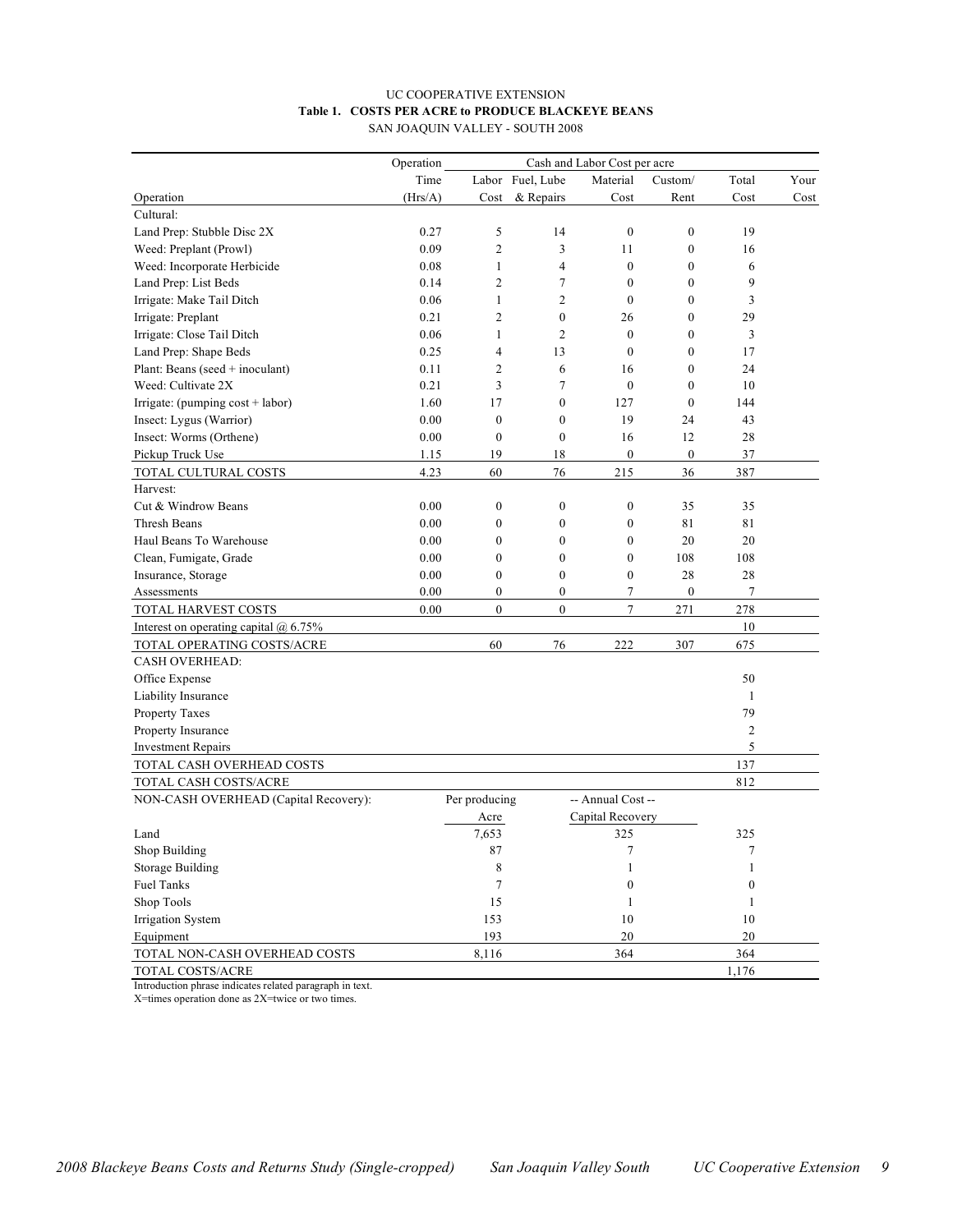#### UC COOPERATIVE EXTENSION **Table 2. COSTS AND RETURNS PER ACRE to PRODUCE BLACKEYE BEANS** SAN JOAQUIN VALLEY - SOUTH 2008

|                                         | Quantity/ |                | Price or  | Value or       | Your |
|-----------------------------------------|-----------|----------------|-----------|----------------|------|
|                                         | Acre      | Unit           | Cost/Unit | Cost/Acre      | Cost |
| <b>GROSS RETURNS</b>                    |           |                |           |                |      |
| Blackeyes #1's                          | 28.00     | cwt            | 32.00     | 896            |      |
| OPERATING COSTS                         |           |                |           |                |      |
| Herbicide:                              |           |                |           |                |      |
| Prowl H <sub>2</sub> O                  | 2.00      | pint           | 5.32      | 11             |      |
| Water:                                  |           |                |           |                |      |
| Water - Pumped                          | 35.00     | acin           | 4.38      | 153            |      |
| Seed:                                   |           |                |           |                |      |
| CB 46 Blackeye (Certified)              | 0.40      | cwt            | 35.00     | 14             |      |
| Inoculant:                              |           |                |           |                |      |
| Rhizobium                               | 0.40      | pkg            | 4.75      | $\overline{2}$ |      |
| Insecticide:                            |           |                |           |                |      |
| Warrior                                 | 6.00      | floz           | 3.24      | 19             |      |
| Orthene 75S                             | 1.00      | 1 <sub>b</sub> | 15.79     | 16             |      |
| Custom:                                 |           |                |           |                |      |
| Air Application - Helicopter            | 3.00      | acre           | 12.00     | 36             |      |
| Cut & Windrow Beans                     | 1.00      | acre           | 35.00     | 35             |      |
| Thresh - Basic Charge                   | 1.00      | acre           | 20.00     | 20             |      |
| Thresh - Weight Charge                  | 30.43     | cwt            | 2.00      | 61             |      |
| Haul Beans                              | 30.43     | cwt            | 0.65      | 20             |      |
| Clean Beans                             | 30.43     | cwt            | 3.10      | 94             |      |
| Fumigate Beans                          | 30.43     | cwt            | 0.40      | 12             |      |
| Grade Beans (Lot Charge)                | 30.43     | cwt            | 0.04      | 1              |      |
| Insurance                               | 28.00     | cwt            | 0.25      | 7              |      |
| Storage                                 | 28.00     | cwt            | 0.75      | 21             |      |
| Assessments:                            |           |                |           |                |      |
| California Dry Bean Board               | 28.00     | cwt            | 0.19      | 5              |      |
| <b>Blackeye Council</b>                 | 28.00     | cwt            | 0.07      | $\overline{2}$ |      |
| Labor (machine)                         | 2.91      | hrs            | 13.94     | 41             |      |
| Labor (non-machine)                     | 1.81      | hrs            | 10.88     | 20             |      |
| Fuel - Gas                              | 3.95      | gal            | 3.57      | 14             |      |
| <b>Fuel</b> - Diesel                    | 12.21     | gal            | 3.54      | 43             |      |
| Lube                                    |           |                |           | 9              |      |
| Machinery repair                        |           |                |           | 10             |      |
| Interest on operating capital $@$ 6.75% |           |                |           | 10             |      |
| TOTAL OPERATING COSTS/ACRE              |           |                |           | 675            |      |
| NET RETURNS ABOVE OPERATING COSTS       |           |                |           | 221            |      |
| <b>CASH OVERHEAD COSTS:</b>             |           |                |           |                |      |
| Office Expense                          |           |                |           | 50             |      |
| Liability Insurance                     |           |                |           | 1              |      |
| Property Taxes                          |           |                |           | 79             |      |
| Property Insurance                      |           |                |           | $\sqrt{2}$     |      |
| <b>Investment Repairs</b>               |           |                |           | 5              |      |
| TOTAL CASH OVERHEAD COSTS/ACRE          |           |                |           | 137            |      |
| TOTAL CASH COSTS/ACRE                   |           |                |           | 813            |      |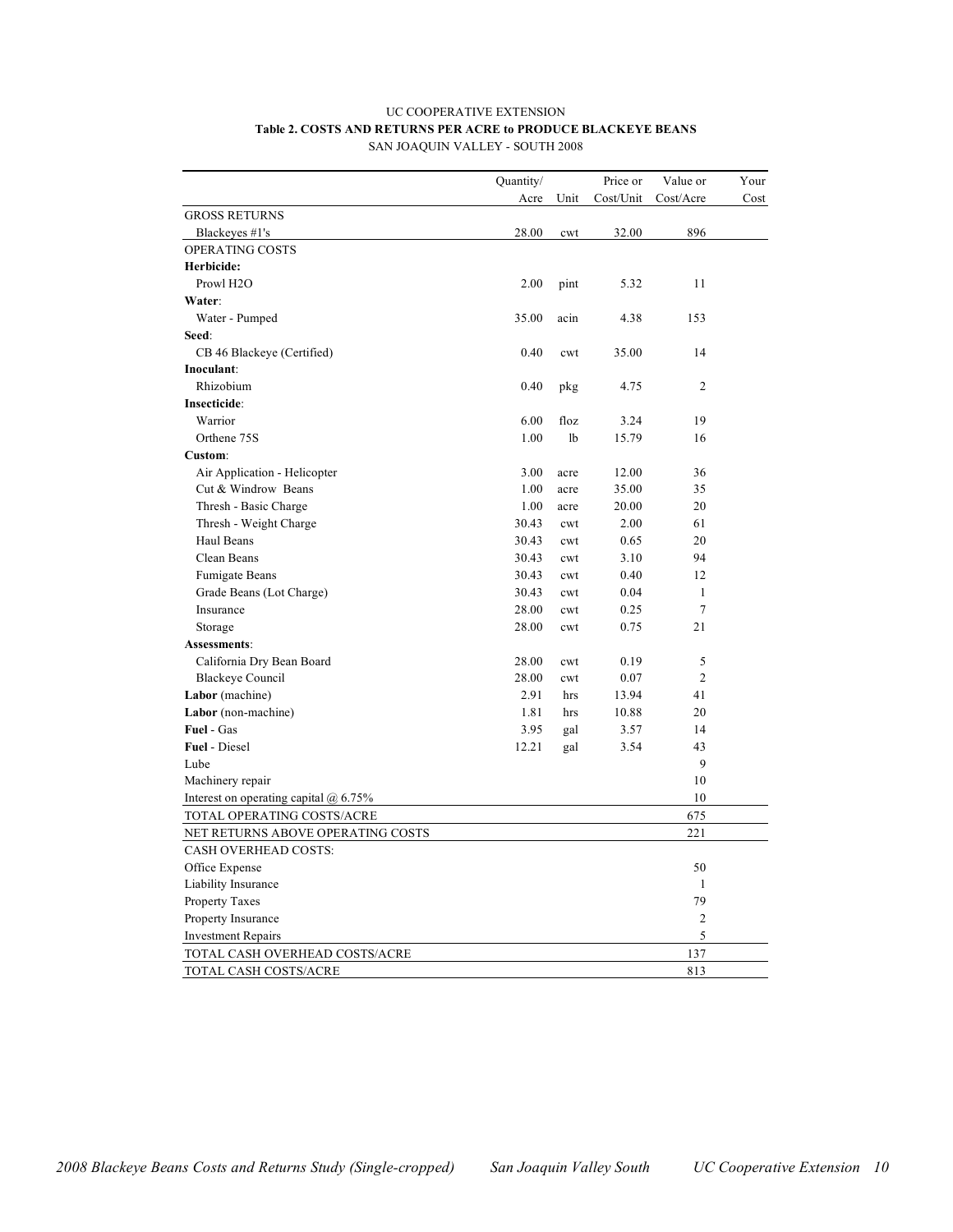#### UC COOPERATIVE EXTENSION **Table 2. CONTINUED**

|                                             | Ouantity/ |      | Price or  | Value or   | Your |
|---------------------------------------------|-----------|------|-----------|------------|------|
|                                             | Acre      | Unit | Cost/Unit | Cost/Accre | Cost |
| NON-CASH OVERHEAD COSTS (Capital Recovery): |           |      |           |            |      |
| Land                                        |           |      |           | 325        |      |
| Shop Building                               |           |      |           |            |      |
| Storage Building                            |           |      |           |            |      |
| <b>Fuel Tanks</b>                           |           |      |           | 0          |      |
| Shop Tools                                  |           |      |           |            |      |
| Irrigation System                           |           |      |           | 10         |      |
| Equipment                                   |           |      |           | 20         |      |
| TOTAL NON-CASH OVERHEAD COSTS/ACRE          |           |      |           | 364        |      |
| TOTAL COSTS/ACRE                            |           |      |           | 1,176      |      |
| <b>NET RETURNS ABOVE TOTAL COSTS</b>        |           |      |           | $-280$     |      |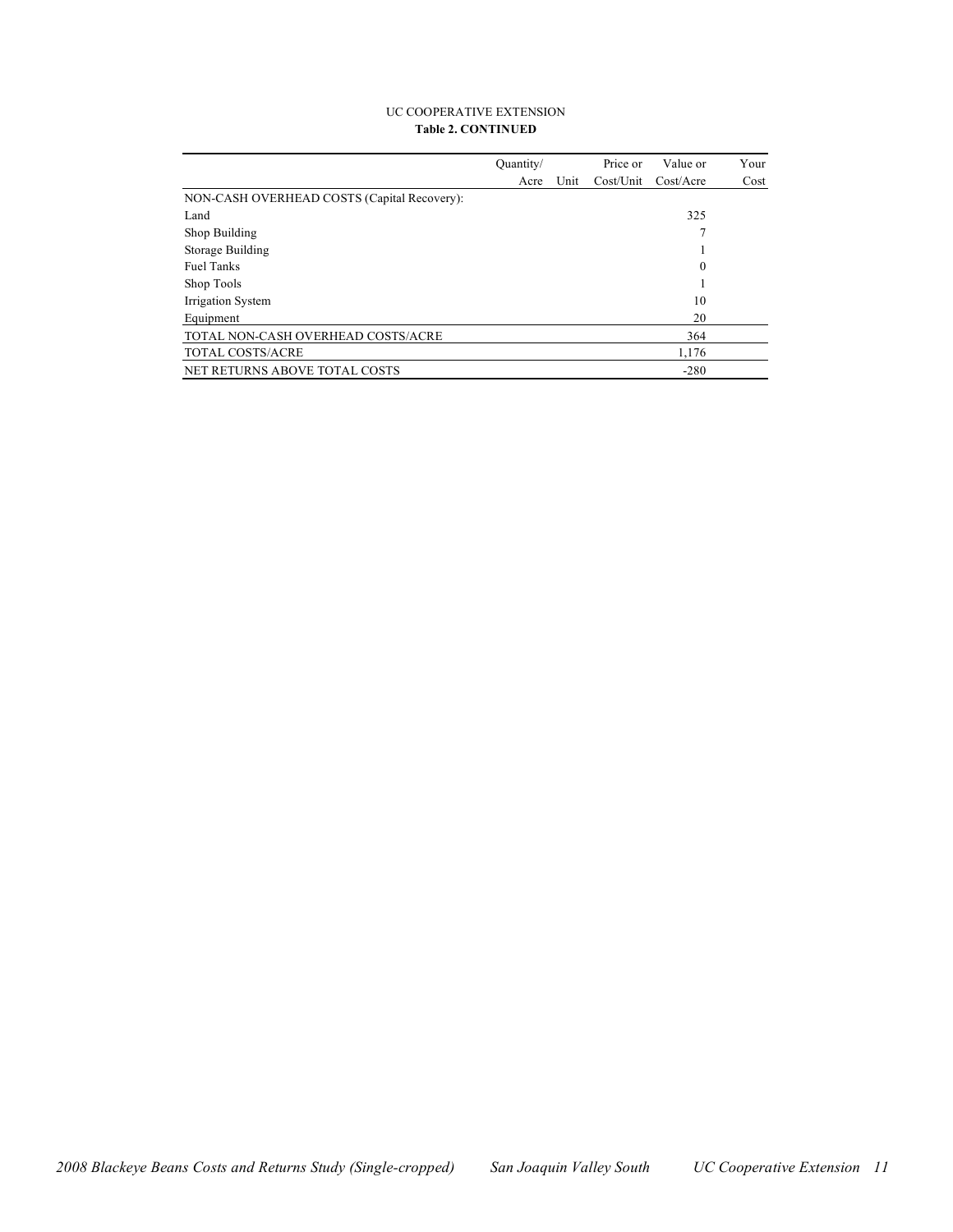#### UC COOPERATIVE EXTENSION **Table 3. MONTHLY CASH COSTS PER ACRE to PRODUCE BLACKEYE BEANS** SAN JOAQUIN VALLEY - SOUTH 2008

| Beginning APR 08                        |                  | APR MAY          | <b>JUN</b>       | <b>JUL</b>       | <b>AUG</b>       | <b>SEP</b>       | OCT              | <b>NOV</b>       | <b>DEC</b>       | <b>JAN</b>       | <b>FEB</b>       | <b>MAR</b>       | <b>TOTAL</b>   |
|-----------------------------------------|------------------|------------------|------------------|------------------|------------------|------------------|------------------|------------------|------------------|------------------|------------------|------------------|----------------|
| Ending MAR 09                           | 08               | 08               | 08               | 08               | 08               | 08               | 08               | 08               | 08               | 09               | 09               | 09               |                |
| Cultural:                               |                  |                  |                  |                  |                  |                  |                  |                  |                  |                  |                  |                  |                |
| Land Prep: Stubble Disc 2X              | 19               |                  |                  |                  |                  |                  |                  |                  |                  |                  |                  |                  | 19             |
| Weed: Preplant (Prowl)                  | 16               |                  |                  |                  |                  |                  |                  |                  |                  |                  |                  |                  | 16             |
| Weed: Incorporate Herbicide             | 6                |                  |                  |                  |                  |                  |                  |                  |                  |                  |                  |                  | 6              |
| Land Prep: List Beds                    | 9                |                  |                  |                  |                  |                  |                  |                  |                  |                  |                  |                  | 9              |
| Irrigate: Make Tail Ditch               | $\mathbf{1}$     |                  | $\mathbf{1}$     | $\mathbf{1}$     |                  |                  |                  |                  |                  |                  |                  |                  | 3              |
| Irrigate: Preplant                      | 29               |                  |                  |                  |                  |                  |                  |                  |                  |                  |                  |                  | 29             |
| Irrigate: Close Tail Ditch              | $\mathbf{1}$     |                  | $\mathbf{1}$     |                  |                  | 1                |                  |                  |                  |                  |                  |                  | 3              |
| Land Prep: Shape Beds                   |                  | 17               |                  |                  |                  |                  |                  |                  |                  |                  |                  |                  | 17             |
| Plant: Beans (seed + inoculant)         |                  | 24               |                  |                  |                  |                  |                  |                  |                  |                  |                  |                  | 24             |
| Weed: Cultivate 2X                      |                  |                  | 5                | 5                |                  |                  |                  |                  |                  |                  |                  |                  | 10             |
| Irrigate: (pumping $cost + labor$ )     |                  |                  | 39               | 59               | 46               |                  |                  |                  |                  |                  |                  |                  | 144            |
| Insect: Lygus (Warrior)                 |                  |                  | 22               | 22               |                  |                  |                  |                  |                  |                  |                  |                  | 43             |
| Insect: Worms (Orthene)                 |                  |                  |                  |                  | 28               |                  |                  |                  |                  |                  |                  |                  | 28             |
| Pickup Truck Use                        | 5                | 5                | 5                | 5                | 5                | 5                | 5                |                  |                  |                  |                  |                  | 37             |
| TOTAL CULTURAL COSTS                    | 85               | 46               | 74               | 92               | 79               | 6                | 5                | $\boldsymbol{0}$ | $\boldsymbol{0}$ | $\boldsymbol{0}$ | $\boldsymbol{0}$ | $\boldsymbol{0}$ | 387            |
| Harvest:                                |                  |                  |                  |                  |                  |                  |                  |                  |                  |                  |                  |                  |                |
| Cut & Windrow Beans                     |                  |                  |                  |                  |                  | 35               |                  |                  |                  |                  |                  |                  | 35             |
| <b>Thresh Beans</b>                     |                  |                  |                  |                  |                  | 81               |                  |                  |                  |                  |                  |                  | 81             |
| Haul Beans To Warehouse                 |                  |                  |                  |                  |                  | 20               |                  |                  |                  |                  |                  |                  | 20             |
| Clean, Fumigate, Grade                  |                  |                  |                  |                  |                  | 108              |                  |                  |                  |                  |                  |                  | 108            |
| Insurance, Storage                      |                  |                  |                  |                  |                  | 28               |                  |                  |                  |                  |                  |                  | 28             |
| Assessments                             |                  |                  |                  |                  |                  |                  | 7                |                  |                  |                  |                  |                  | 7              |
| TOTAL HARVEST COSTS                     | $\boldsymbol{0}$ | $\boldsymbol{0}$ | $\boldsymbol{0}$ | $\boldsymbol{0}$ | $\boldsymbol{0}$ | 271              | $\overline{7}$   | $\mathbf{0}$     | $\overline{0}$   | $\boldsymbol{0}$ | $\mathbf{0}$     | $\boldsymbol{0}$ | 278            |
| Interest on operating capital $@$ 6.75% | $\boldsymbol{0}$ | $\mathbf{1}$     | $\mathbf{1}$     | $\overline{c}$   | $\overline{2}$   | $\overline{4}$   | $\boldsymbol{0}$ |                  |                  |                  |                  |                  | $10\,$         |
| TOTAL OPERATING COSTS/ACRE              | 85               | 47               | 75               | 94               | 81               | 281              | 12               | $\mathbf{0}$     | $\boldsymbol{0}$ | $\boldsymbol{0}$ | $\boldsymbol{0}$ | $\boldsymbol{0}$ | 675            |
| <b>CASH OVERHEAD:</b>                   |                  |                  |                  |                  |                  |                  |                  |                  |                  |                  |                  |                  |                |
| Office Expense                          | 7                | 7                | 7                | 7                | $\overline{7}$   | 7                | $\overline{7}$   |                  |                  |                  |                  |                  | 50             |
| Liability Insurance                     | $\boldsymbol{0}$ | $\mathbf{0}$     | $\mathbf{0}$     | $\mathbf{0}$     | $\mathbf{0}$     | $\mathbf{0}$     | $\boldsymbol{0}$ |                  |                  |                  |                  |                  | 1              |
| Property Taxes                          |                  |                  |                  | 40               |                  |                  |                  |                  |                  | 40               |                  |                  | 79             |
| Property Insurance                      |                  |                  |                  | $\mathbf{1}$     |                  |                  |                  |                  |                  | 1                |                  |                  | $\overline{c}$ |
| <b>Investment Repairs</b>               | $\boldsymbol{0}$ | $\boldsymbol{0}$ | $\boldsymbol{0}$ | $\boldsymbol{0}$ | $\boldsymbol{0}$ | $\boldsymbol{0}$ | $\boldsymbol{0}$ | $\boldsymbol{0}$ | $\boldsymbol{0}$ | $\boldsymbol{0}$ | $\boldsymbol{0}$ | $\boldsymbol{0}$ | 5              |
| TOTAL CASH OVERHEAD COSTS               | $\,$ 8 $\,$      | $\,$ 8 $\,$      | $\,$ 8 $\,$      | 48               | 8                | 8                | $\,$ 8 $\,$      | $\boldsymbol{0}$ | $\boldsymbol{0}$ | 41               | $\boldsymbol{0}$ | $\boldsymbol{0}$ | 137            |
| TOTAL CASH COSTS/ACRE                   | 93               | 55               | 82               | 142              | 89               | 289              | 20               | $\mathbf{0}$     | $\overline{0}$   | 41               | $\mathbf{0}$     | $\mathbf{0}$     | 812            |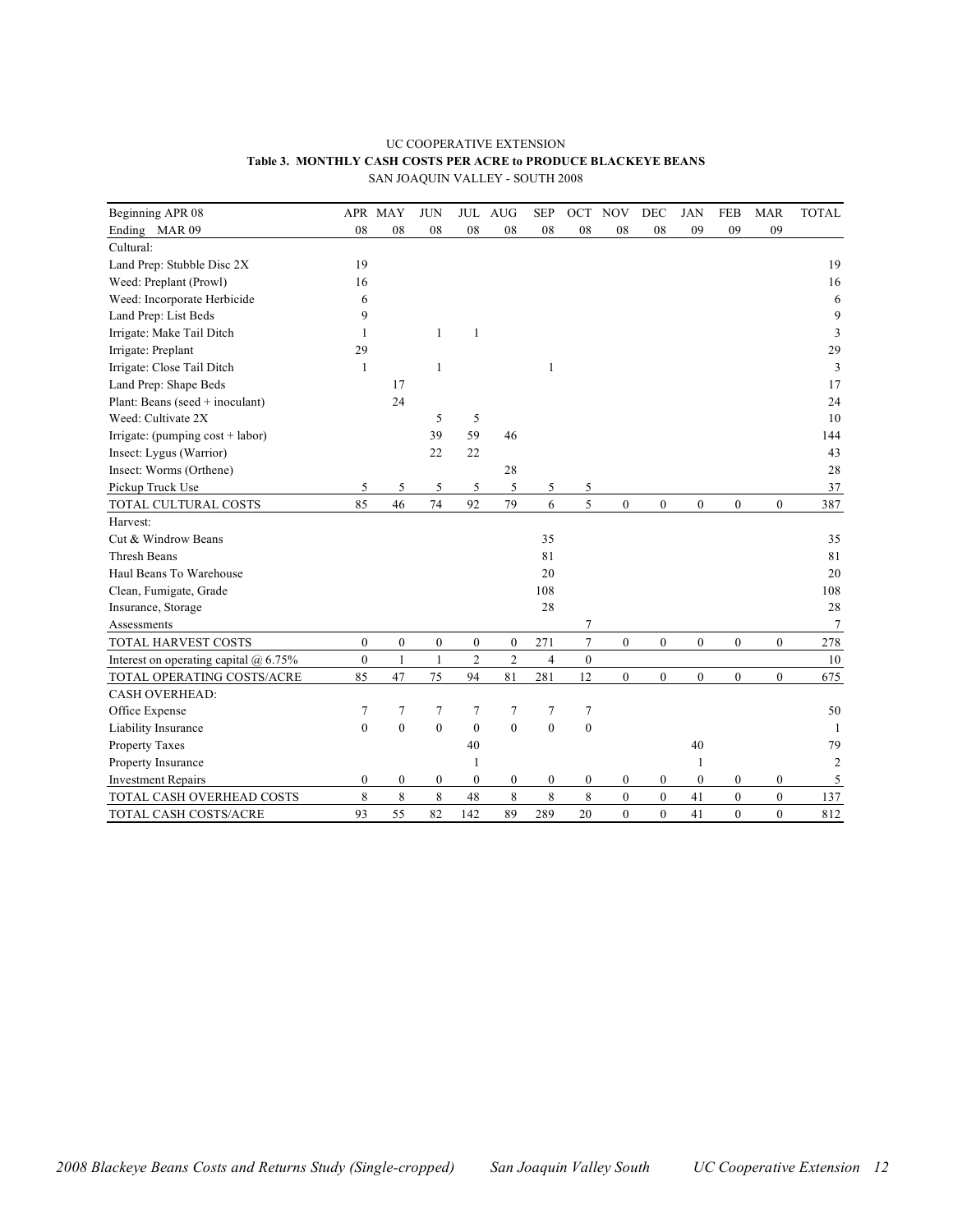#### UC COOPERATIVE EXTENSION **Table 4. RANGING ANALYSIS** SAN JOAQUIN VALLEY - SOUTH 2008

#### COSTS PER ACRE AT VARYING YIELDS TO PRODUCE BLACKEYE BEANS

|                                                       |       |       |       | YIELD (cwt/acre) |       |       |       |
|-------------------------------------------------------|-------|-------|-------|------------------|-------|-------|-------|
|                                                       | 19.00 | 22.00 | 25.00 | 28.00            | 31.00 | 34.00 | 37.00 |
| <b>OPERATING COSTS/ACRE:</b>                          |       |       |       |                  |       |       |       |
| Cultural Cost                                         | 387   | 387   | 387   | 387              | 387   | 387   | 387   |
| Harvest: Cut, Windrow, Thresh, Haul                   | 110   | 118   | 127   | 136              | 144   | 153   | 162   |
| Warehouse: Clean, Fumigate, Grade, Insurance, Storage | 92    | 107   | 121   | 136              | 150   | 165   | 179   |
| Assessments: CDBB & Blackeve Council                  | 5     | 5     | 6     | $\mathcal{I}$    | 8     | 8     | 9     |
| Interest on operating capital $\omega$ 6.75%          | 9     | 9     | 10    | 10               | 10    | 10    | 10    |
| TOTAL OPERATING COSTS/ACRE                            | 603   | 626   | 651   | 676              | 699   | 723   | 747   |
| TOTAL OPERATING COSTS/CWT                             | 32    | 28    | 26    | 24               | 23    | 21    | 20    |
| <b>CASH OVERHEAD COSTS/ACRE</b>                       | 137   | 137   | 137   | 137              | 137   | 137   | 137   |
| <b>TOTAL CASH COSTS/ACRE</b>                          | 740   | 763   | 788   | 813              | 836   | 860   | 884   |
| TOTAL CASH COSTS/CWT                                  | 39    | 35    | 32    | 29               | 27    | 25    | 24    |
| NON-CASH OVERHEAD COSTS/ACRE                          | 364   | 364   | 364   | 364              | 364   | 364   | 364   |
| <b>TOTAL COSTS/ACRE</b>                               | 1,104 | 1,127 | 1,152 | 1,177            | 1,200 | 1,224 | 1,248 |
| TOTAL COSTS/CWT                                       | 58    | 51    | 46    | 42               | 39    | 36    | 34    |

#### NET RETURNS PER ACRE ABOVE OPERATING COSTS

| <b>PRICE</b>   |        |        |        | YIELD (cwt/acre) |       |       |       |
|----------------|--------|--------|--------|------------------|-------|-------|-------|
| $\sqrt{\}$ cwt | 19.00  | 22.00  | 25.00  | 28.00            | 31.00 | 34.00 | 37.00 |
| 20.00          | $-223$ | $-186$ | $-151$ | $-116$           | $-79$ | $-43$ | $-7$  |
| 23.00          | $-166$ | $-120$ | $-76$  | $-32$            | 14    | 59    | 104   |
| 26.00          | $-109$ | $-54$  | $-1$   | 52               | 107   | 161   | 215   |
| 29.00          | $-52$  | 12     | 74     | 136              | 200   | 263   | 326   |
| 32.00          | 5      | 78     | 149    | 220              | 293   | 365   | 437   |
| 35.00          | 62     | 144    | 224    | 304              | 386   | 467   | 548   |
| 38.00          | 119    | 210    | 299    | 388              | 479   | 569   | 659   |

#### NET RETURNS PER ACRE ABOVE CASH COSTS

| <b>PRICE</b>           |        |        |        | YIELD (cwt/acre) |        |        |        |
|------------------------|--------|--------|--------|------------------|--------|--------|--------|
| $\sqrt{\frac{2}{\pi}}$ | 19.00  | 22.00  | 25.00  | 28.00            | 31.00  | 34.00  | 37.00  |
| 20.00                  | $-360$ | $-323$ | $-288$ | $-253$           | $-216$ | $-180$ | $-144$ |
| 23.00                  | $-303$ | $-257$ | $-213$ | $-169$           | $-123$ | $-78$  | $-33$  |
| 26.00                  | $-246$ | $-191$ | $-138$ | $-85$            | $-30$  | 24     | 78     |
| 29.00                  | $-189$ | $-125$ | $-63$  | $-1$             | 63     | 126    | 189    |
| 32.00                  | $-132$ | $-59$  | 12     | 83               | 156    | 228    | 300    |
| 35.00                  | $-75$  | 7      | 87     | 167              | 249    | 330    | 411    |
| 38.00                  | $-18$  | 73     | 162    | 251              | 342    | 432    | 522    |

#### NET RETURNS PER ACRE ABOVE TOTAL COSTS

| <b>PRICE</b> |        |        |        | YIELD (cwt/acre) |        |        |        |
|--------------|--------|--------|--------|------------------|--------|--------|--------|
| S/cwt        | 19.00  | 22.00  | 25.00  | 28.00            | 31.00  | 34.00  | 37.00  |
| 20.00        | $-724$ | $-687$ | $-652$ | $-617$           | $-580$ | $-544$ | $-508$ |
| 23.00        | $-667$ | $-621$ | $-577$ | $-533$           | $-487$ | $-442$ | $-397$ |
| 26.00        | $-610$ | $-555$ | $-502$ | $-449$           | $-394$ | $-340$ | $-286$ |
| 29.00        | $-553$ | $-489$ | $-427$ | $-365$           | $-301$ | $-238$ | $-175$ |
| 32.00        | -496   | $-423$ | $-352$ | $-281$           | $-208$ | $-136$ | $-64$  |
| 35.00        | $-439$ | $-357$ | $-277$ | $-197$           | $-115$ | $-34$  | 47     |
| 38.00        | $-382$ | $-291$ | $-202$ | $-113$           | $-22$  | 68     | 158    |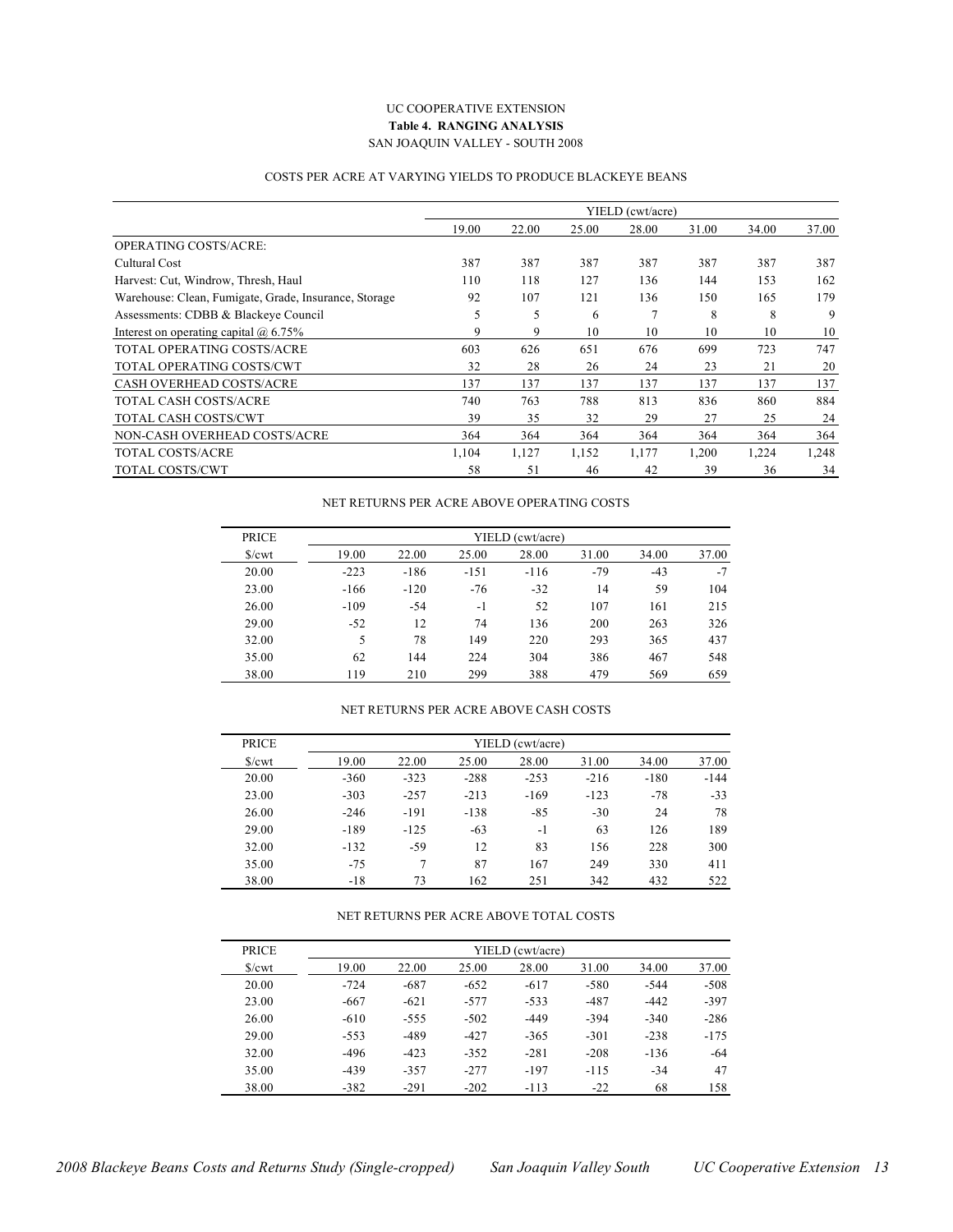#### UC COOPERATIVE EXTENSION **Table 5. WHOLE FARM ANNUAL EQUIPMENT, INVESTMENT and BUSINESS OVERHEAD** SAN JOAQUIN VALLEY - SOUTH 2008

|                           |         |      |         |          | Cash Overhead |       |        |  |
|---------------------------|---------|------|---------|----------|---------------|-------|--------|--|
|                           |         | Yrs  | Salvage | Capital  | Insur-        |       |        |  |
| Yr Description            | Price   | Life | Value   | Recovery | ance          | Taxes | Total  |  |
| 110 hp 2wd Tractor<br>08  | 68,676  | 12   | 17,170  | 6,298    | 318           | 429   | 7,045  |  |
| 170 hp 4wd Tractor<br>08  | 125,364 | 12   | 31,343  | 11,496   | 580           | 784   | 12,859 |  |
| Bed Shaper - 6 Row<br>08  | 13,292  | 15   | 1,276   | 1,154    | 54            | 73    | 1,281  |  |
| Cultivator - 8 Row<br>08  | 5,500   | 15   | 528     | 477      | 22            | 30    | 530    |  |
| Disc - Offset 21'<br>08   | 25,369  | 15   | 2,436   | 2,202    | 103           | 139   | 2,444  |  |
| Disc - Stubble 16'<br>08  | 25,800  | 15   | 2,477   | 2,240    | 105           | 141   | 2,486  |  |
| Ditcher - V<br>08         | 8,631   | 12   | 829     | 749      | 35            | 47    | 831    |  |
| Lister - 6 Row<br>08      | 6,800   | 15   | 653     | 590      | 28            | 37    | 655    |  |
| Pickup - Used<br>08       | 10,500  | 5    | 350     | 2,311    | 40            | 54    | 2,405  |  |
| Pickup Truck - 1/2<br>08  | 30,000  | 5    | 5,600   | 5,757    | 132           | 178   | 6,067  |  |
| Planter - Air 8 Row<br>08 | 25,000  | 15   | 2,400   | 2,170    | 101           | 137   | 2,409  |  |
| Rear Blade - 8'<br>08     | 3,380   | 18   | 225     | 264      | 13            | 18    | 295    |  |
| Saddle Tank 300 Gal<br>08 | 2,374   | 10   | 420     | 262      | 10            | 14    | 286    |  |
| Spray Boom - 25'<br>08    | 1,781   | 10   | 315     | 196      | 8             | 10    | 215    |  |
| <b>TOTAL</b>              | 352,467 |      | 66,022  | 36,167   | 1,548         | 2,092 | 39,808 |  |
| 60% of New Cost *         | 211,480 |      | 39,613  | 21,700   | 929           | 1,255 | 23,885 |  |

#### ANNUAL EQUIPMENT COSTS

\*Used to reflect a mix of new and used equipment

#### ANNUAL INVESTMENT COSTS

|                                 |           |            |           |          | Cash Overhead |        |              |         |
|---------------------------------|-----------|------------|-----------|----------|---------------|--------|--------------|---------|
|                                 |           | <b>Yrs</b> | Salvage   | Capital  | Insur-        |        |              |         |
| Description                     | Price     | Life       | Value     | Recovery | ance          | Taxes  | Repairs      | Total   |
| Buildings $(2400 \text{ sqft})$ | 85,000    | 20         |           | 6,394    | 315           | 425    | 1.700        | 8,833   |
| Fuel Tanks (above ground)       | 6,514     | 20         | 250       | 482      | 25            | 34     | 130          | 671     |
| Irrigation System               | 150.000   | 25         |           | 9,857    | 555           | 750    | 3.000        | 14,162  |
| Land $(1000 \text{ acres})$     | 7,500,000 | 50         | 7,500,000 | 318,750  | $\mathbf{0}$  | 75,000 | $\mathbf{0}$ | 393,750 |
| Shop Tools                      | 15,000    | 20         |           | 1,128    | 56            | 75     | 300          | 1,559   |
| Storage Building                | 8,000     | 20         |           | 602      | 30            | 40     | 60           | 731     |
| <b>TOTAL INVESTMENT</b>         | 7.764.514 |            | 7,500,250 | 337.213  | 980           | 76.324 | 5.190        | 419.706 |

ANNUAL BUSINESS OVERHEAD COSTS

|                     | Units/ |      | Price/ | Total  |
|---------------------|--------|------|--------|--------|
| Description         | Farm   | Unit | Unit   | Cost   |
| Liability Insurance | 980    | acre | 1.24   | 1.215  |
| Office Expense      | 980    | acre | 50.00  | 49,000 |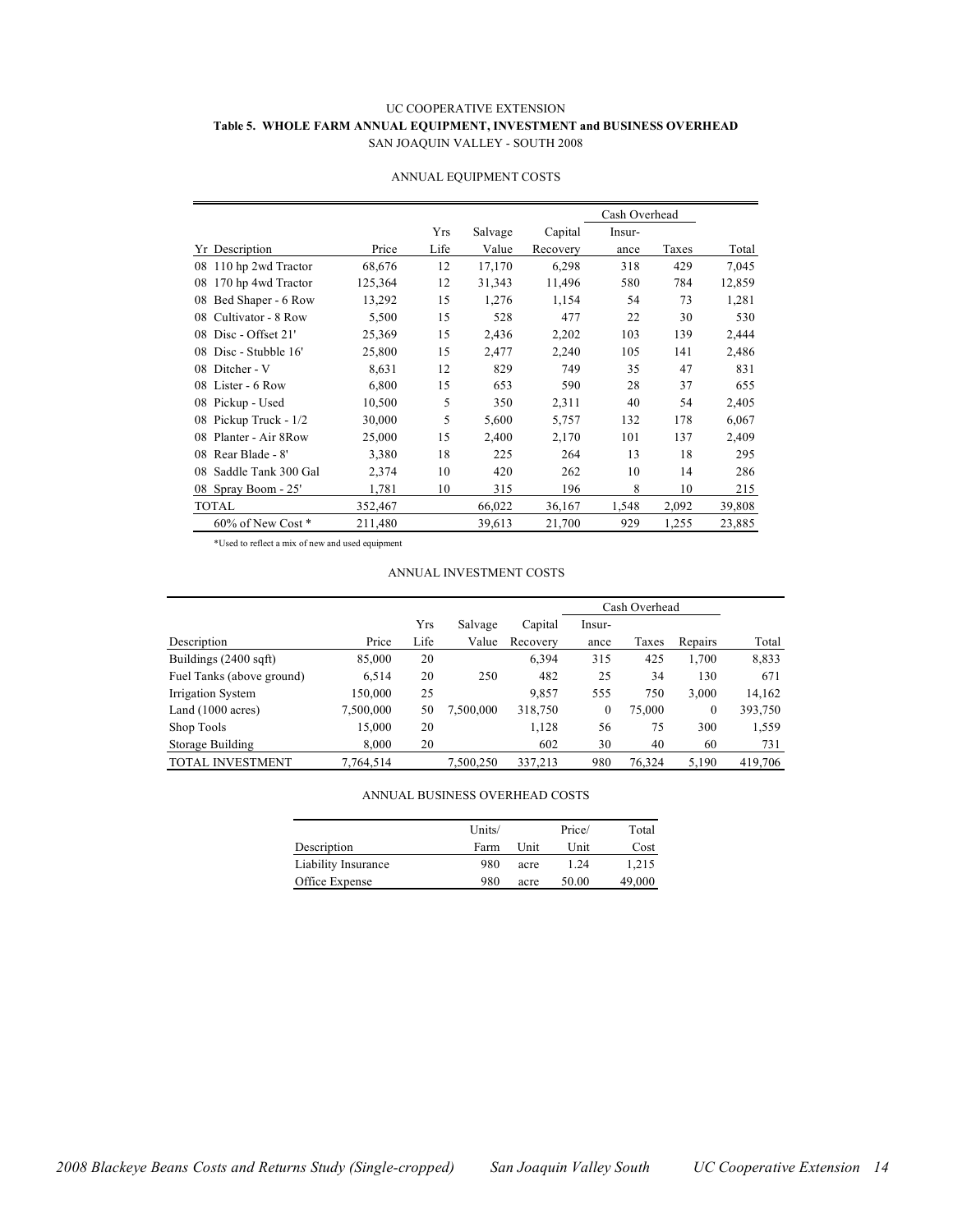#### UC COOPERATIVE EXTENSION **Table 6. HOURLY EQUIPMENT COSTS** SAN JOAQUIN VALLEY - SOUTH 2008

|    |                         |        | COSTS PER HOUR |               |       |           |           |       |           |  |  |
|----|-------------------------|--------|----------------|---------------|-------|-----------|-----------|-------|-----------|--|--|
|    |                         | Actual |                | Cash Overhead |       | Operating |           |       |           |  |  |
|    |                         | Hours  | Capital        | Insur-        |       |           | Fuel $\&$ | Total | Total     |  |  |
| Yr | Description             | Used   | Recovery       | ance          | Taxes | Repairs   | Lube      | Oper. | Costs/Hr. |  |  |
| 08 | 110 hp 2wd Tractor      | 1,000  | 3.78           | 0.19          | 0.26  | 3.17      | 25.99     | 29.16 | 33.39     |  |  |
| 08 | 170 hp 4wd Tractor      | 1,333  | 5.17           | 0.26          | 0.35  | 3.31      | 40.16     | 43.47 | 49.25     |  |  |
| 08 | Bed Shaper - 6 Row      | 123    | 5.63           | 0.26          | 0.36  | 2.75      | 0.00      | 2.75  | 9.00      |  |  |
| 08 | Cultivator - 8 Row      | 134    | 2.15           | 0.10          | 0.14  | 1.13      | 0.00      | 1.13  | 3.52      |  |  |
| 08 | Disc - Offset 21'       | 133    | 9.94           | 0.46          | 0.63  | 4.09      | 0.00      | 4.09  | 15.12     |  |  |
| 08 | Disc - Stubble 16'      | 133    | 10.13          | 0.47          | 0.64  | 4.15      | 0.00      | 4.15  | 15.39     |  |  |
| 08 | Ditcher - V             | 132    | 3.41           | 0.16          | 0.22  | 2.38      | 0.00      | 2.38  | 6.17      |  |  |
| 08 | Lister - 6 Row          | 133    | 2.66           | 0.12          | 0.17  | 1.40      | 0.00      | 1.40  | 4.35      |  |  |
| 08 | Pickup - Used           | 500    | 2.77           | 0.05          | 0.07  | 0.79      | 12.32     | 13.11 | 16.00     |  |  |
| 08 | Pickup $-1/2$ Ton       | 666    | 5.19           | 0.12          | 0.16  | 1.96      | 15.40     | 17.36 | 22.83     |  |  |
| 08 | $Planter - Air - 8 Row$ | 80     | 16.24          | 0.76          | 1.02  | 5.23      | 0.00      | 5.23  | 23.25     |  |  |
| 08 | Rear Blade - 8'         | 167    | 0.95           | 0.05          | 0.06  | 0.51      | 0.00      | 0.51  | 1.57      |  |  |
| 08 | Saddle Tank 300 Gal     | 149    | 1.05           | 0.04          | 0.06  | 0.64      | 0.00      | 0.64  | 1.79      |  |  |
| 08 | Spray Boom - 25'        | 149    | 0.79           | 0.03          | 0.04  | 0.48      | 0.00      | 0.48  | 1.34      |  |  |